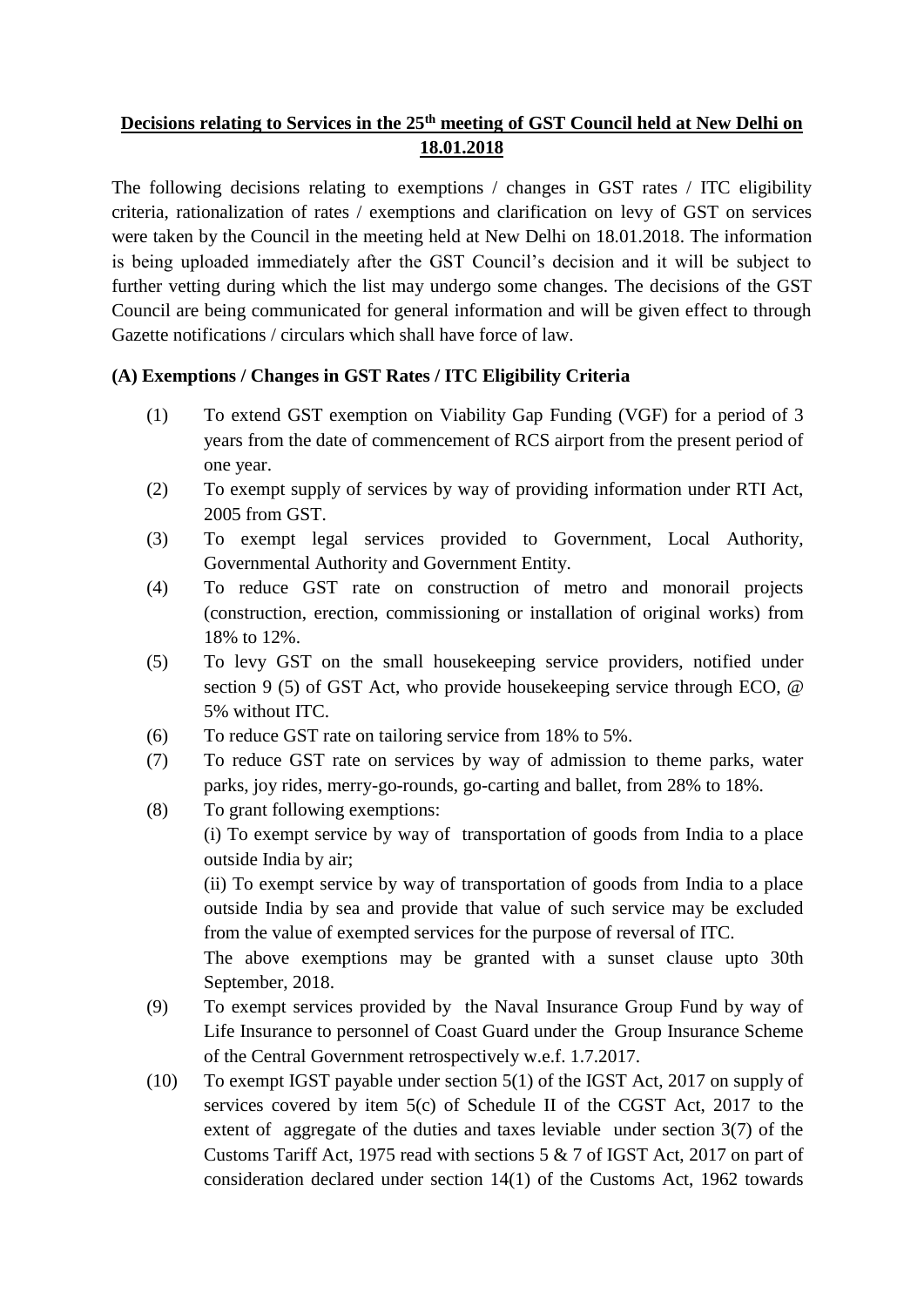royalty and license fee includible in transaction value as specified under Rule 10 (c) of the Customs Valuation (Determination of Value of Imported Goods) Rules, 2007.

- (11) To allow ITC of input services in the same line of business at the GST rate of 5% in case of tour operator service.
- (12) To reduce GST rate (from 18% to 12%) on the Works Contract Services (WCS) provided by sub-contractor to the main contractor providing WCS to Central Government, State Government, Union territory, a local authority, a Governmental Authority or a Government Entity, which attract GST of 12%. Likewise, WCS attracting 5% GST, their sub-contractor would also be liable @ 5%.
- (13) To enhance the exemption limit of Rs 5000/- per month per member to Rs 7500/- in respect of services provided by Resident Welfare Association (unincorporated or nonprofit entity) to its members against their individual contribution.
- (14) To reduce GST rate on transportation of petroleum crude and petroleum products (MS, HSD, ATF) from 18% to 5% without ITC and 12% with ITC.
- (15) To exempt dollar denominated services provided by financial intermediaries located in IFSC SEZ, which have been deemed to be outside India under the various regulations by RBI, IRDAI, SEBI or any financial regulatory authority, to a person outside India.
- (16) To exempt (a) services by government or local authority to governmental authority or government entity, by way of lease of land, and (b) supply of land or undivided share of land by way of lease or sub lease where such supply is a part of specified composite supply of construction of flats etc. and to carry out suitable amendment in the provision relating to valuation of construction service involving transfer of land or undivided share of land, so as to ensure that buyers pay the same effective rate of GST on property built on leasehold and freehold land.
- (17) To amend entry 3 of notification No. 12/2017-CT(R) so as to exempt pure services provided to Govt. entity.
- (18) To expand pure services exemption under S. No. 3 of 12/2017-C.T. (Rate) so as to include composite supply involving predominantly supply of services i.e. upto 25% of supply of goods.
- (19) To reduce job work services rate for manufacture of leather goods (Chapter 42) and footwear (Chapter 64) to 5%.
- (20) To exempt services relating to admission to, or conduct of examination provided to all educational institutions, as defined in the notification. To exempt services by educational institution by way of conduct of entrance examination against consideration in the form of entrance fee.
- (21) To enhance the limit to Rs 2 lakh against Sl. No. 36 of exemption notification No. 12/2017-C.T. (Rate) which exempts services of life insurance business provided under life micro insurance product approved by IRDAI upto maximum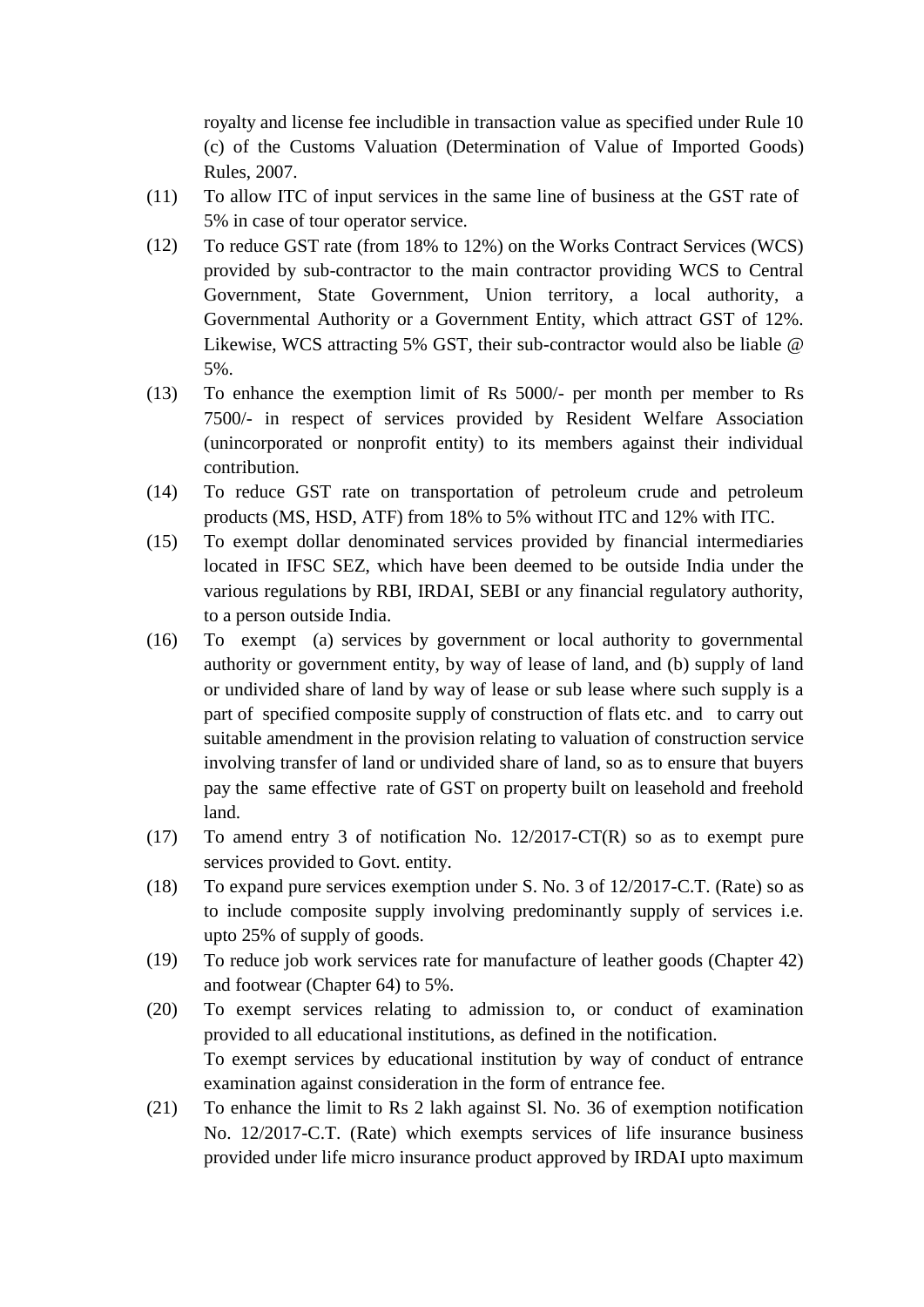amount of cover of Rs. 50,000.

- (22) To exempt reinsurance services in respect of insurance schemes exempted under S.Nos. 35 and 36 of notification No. 12/2017-CT (Rate). [It is expected that the premium amount charged from the government/insured in respect of future insurance services is reduced.]
- (23) To increase threshold limit for exemption under entry No. 80 of Notification No. 12/2017-C.T. (Rate) for all the theatrical performances like Music, Dance, Drama, Orchestra, Folk or Classical Arts and all other such activities in any Indian language in theatre GST from Rs.250 to 500 per person and to also extend the threshold exemption to services by way of admission to a planetarium.
- (24) To reduce GST on Common Effluent Treatment Plants services of treatment of effluents, from 18% to 12%.
- (25) To exempt services by way of fumigation in a warehouse of agricultural produce.
- (26) To reduce GST to 12% in respect of mining or exploration services of petroleum crude and natural gas and for drilling services in respect of the said goods.
- (27) To exempt subscription of online educational journals/periodicals by educational institutions who provide degree recognized by any law from GST.
- (28) To exempt the service provided by way of renting of transport vehicles provided to a person providing services of transportation of students, faculty and staff to an educational institution providing education upto higher secondary or equivalent.
- (29) To extend the concessional rate of GST on houses constructed/ acquired under the Credit Linked Subsidy Scheme for Economically Weaker Section (EWS) / Lower Income Group (LIG) / Middle Income Group-1 (MlG-1) / Middle Income Group-2 (MlG-2) under the Housing for All (Urban) Mission/Pradhan Mantri Awas Yojana (Urban) and low-cost houses up to a carpet area of 60 square metres per house in a housing project which has been given infrastructure status, as proposed by Ministry of Housing & Urban Affairs, under the same concessional rate.
- (30) To tax time charter services at GST rate of 5%, that is at the same rate as applicable to voyage charter or bare boat charter, with the same conditions.
- (31) To levy concessional GST @12% on the services provided by way of construction, erection, commissioning, installation, completion, fitting out, repair, maintenance, renovation, or alteration of building used for providing (for instance, centralized cooking or distributing) mid-day meal scheme by an entity registered under section 12AA of IT Act.
- (32) To exempt services provided by and to Fédération Internationale de Football Association (FIFA) and its subsidiaries directly or indirectly related to any of the events under FIFA U-20 World Cup in case the said event is hosted by India.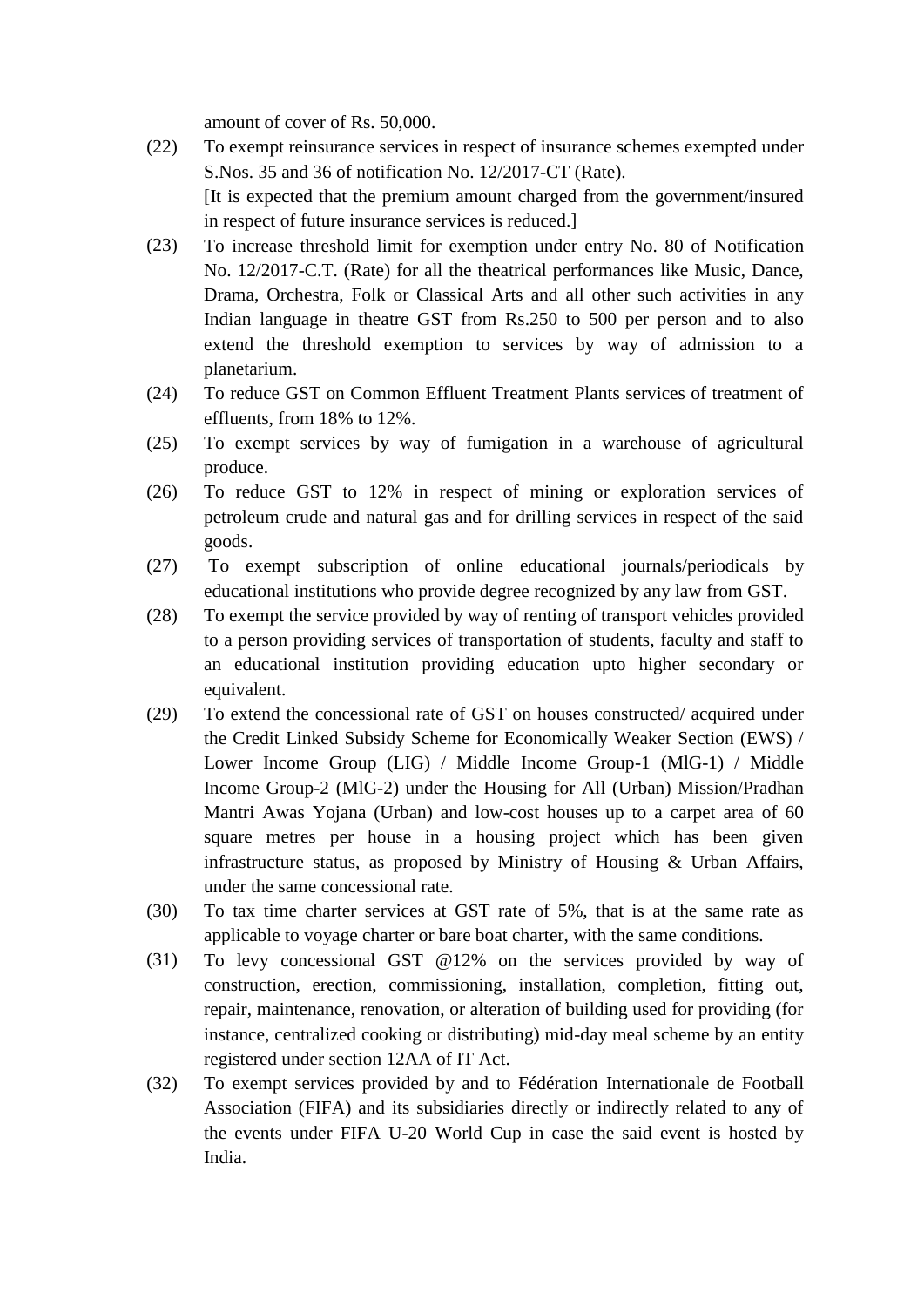(33) To exempt government's share of profit petroleum from GST and to clarify that cost petroleum is not taxable *per se*.

## **(B) Rationalization of certain exemption entries**

- (1) To provide inCGST rules that value of exempt supply under sub-section (2) of section 17, shall not include the value of deposits, loans or advances on which interest or discount is earned (This will not apply to a banking company and a financial institution including a non-banking financial company engaged in providing services by way of extending deposits, loans or advances).
- (2) To defer the liability to pay GST in case of TDR against consideration in the form of construction service and on construction service against consideration in the form of TDR to the time when the possession or right in the property is transferred to the land owner by entering into a conveyance deed or similar instrument (eg. allotment letter). No deferment in point of taxation in respect of cash component.
- (3) To tax renting of immovable property by government or local authority to a registered person under reverse Charge while renting of immovable property by government or local authority to un-registered person shall continue under forward charge
- (4) To define insurance agent in the reverse charge notification to have *the same meaning as assigned to it in clause (10) of section 2 of the Insurance Act, 1938,* so that corporate agents get excluded from reverse charge.
- (5) To insert a provision *in GST Rules under section 15 of GST Act* that the value of lottery shall be 100/112 or 100/128 of the price of lottery ticket notified in the Gazette (the same is currently notified in the rate notification).
- (6) To add, in the GST rate schedule for goods at 28%, actionable claim in the form of chance to win in betting and gambling including horse racing.
- (7) To insert in GST rules under section 15 of GST Act,- *Notwithstanding anything contained in this chapter, value of supply of Betting & Gambling shall be 100 % of the face value of the bet or the amount paid into the totalizator*.

## **(C) Clarifications**

- (1) To clarify that exemption of Rs 1000/- per day or equivalent (declared tariff) is available in respect of accommodation service in hostels.
- (2) To clarify that fee paid by litigants in the Consumer Disputes Commissions and any penalty imposed by these Commissions, will not attract GST.
- (3) To clarify that elephant/ camel joy rides are not classified as transportation services and attract GST @ 18% with threshold exemption to small services providers.
- (4) To clarify that leasing or rental service, with or without operator, of goods, attracts same GST as supply of like goods involving transfer of title in the said goods. Therefore, the GST rate for the rental services of self-Propelled Access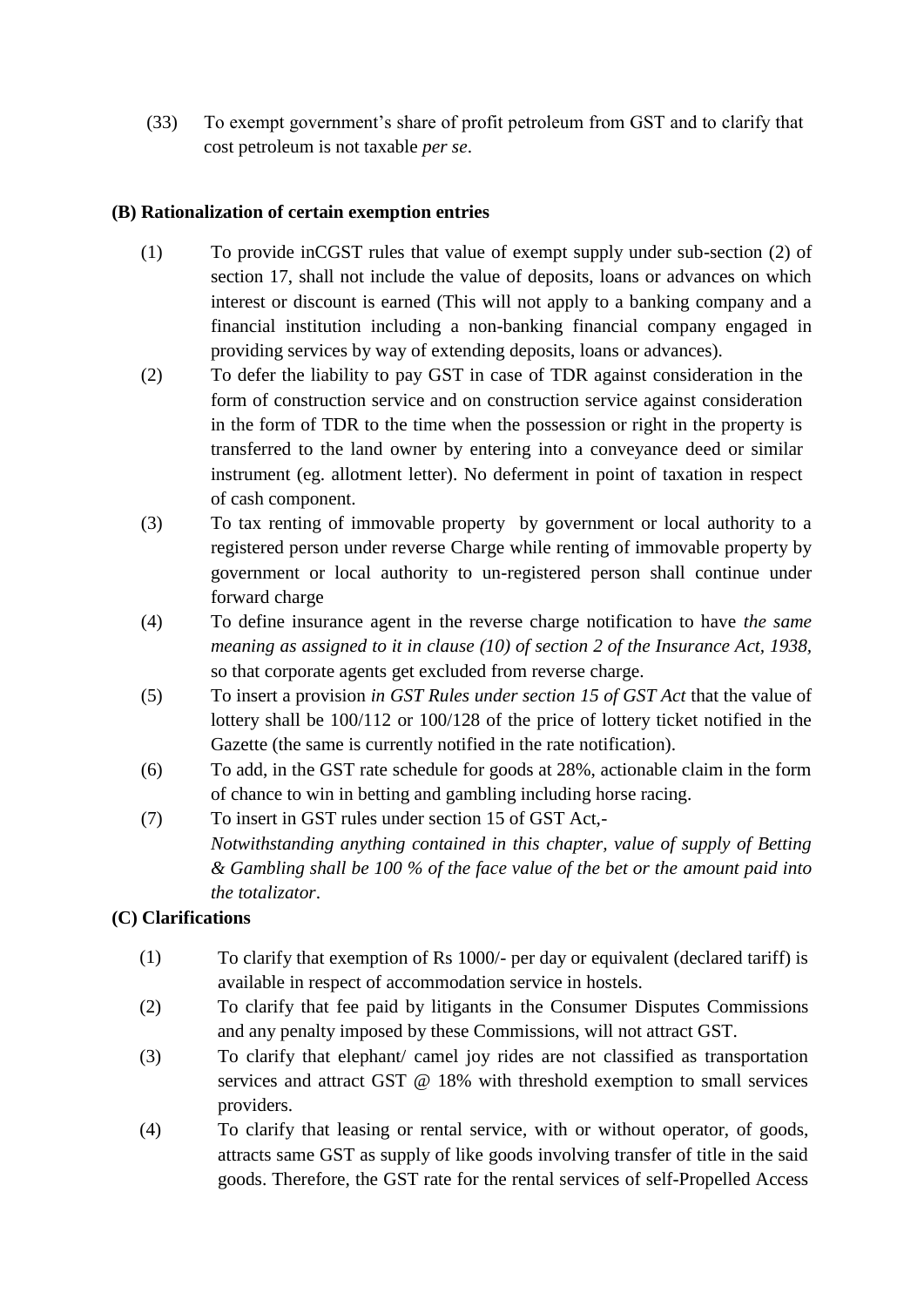Equipment (Boom. Scissors/Telehandlers) is 28%.

(5) To clarify that,-

1) Services provided by senior doctors/consultants/technicians hired by the hospitals, whether employees or not, are healthcare services which is exempt.

2) Hospitals also provide healthcare services. The entire amount charged by them from the patients including the retention money and the fee/payments made to the doctors etc., is towards the healthcare services provided by the hospitals to the patients and is exempt.

3) Food supplied to the in-patients as advised by the doctor/nutritionists is a part of composite supply of healthcare and not separately taxable. Other supplies of food by a hospital to patients (not admitted) or their attendants or visitors is taxable.

(6) To clarify that services by way of,-

1. admission to entertainment events or access to amusement facilities including casinos, race-course

2. ancillary services provided by casinos and race-course in relation to such admission.

3. services given by race-course by way of totalisator (if given through some other person or charged separately as fees for using totalisator for purpose of betting,

are taxable at 28%. Services given by race-course by way of license to bookmaker which is not a service by way of betting and gambling, is taxable at 18%.

3. It is proposed to issue notifications giving effect to these recommendations of the Council on  $25<sup>th</sup>$  January, 2018.

\*\*\*\*\*\*\*\*\*\*\*\*\*\*\*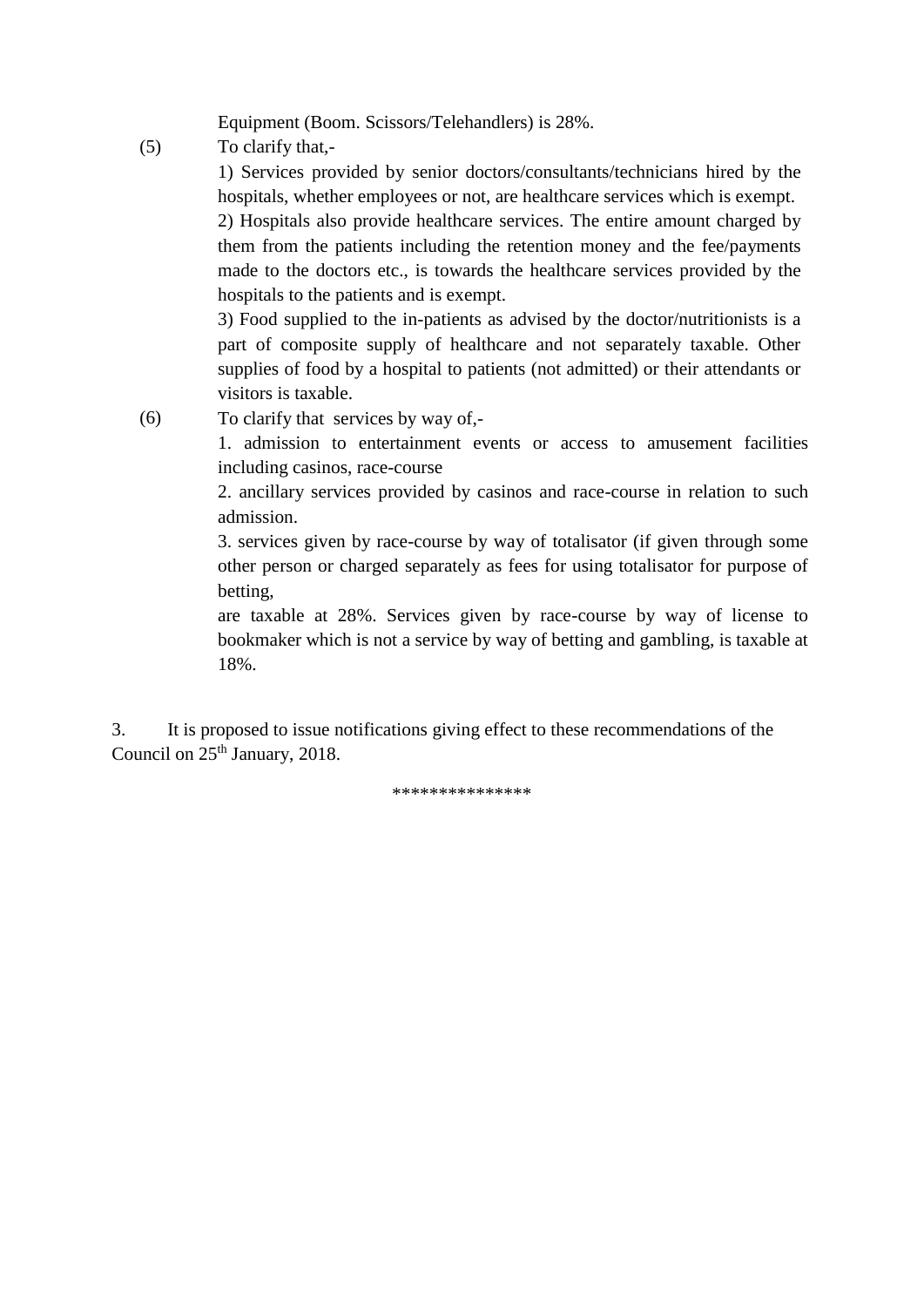# **RECOMMENDATIONS FOR CHANGES IN GST/IGST RATE AND CLARIFICATIONS IN RESPECT OF GST RATE ON CERTAIN GOODS** [As per discussions in the 25<sup>th</sup>GST Council Meeting held on 18<sup>th</sup>January, 2018]

These decisions of the GST Council are being communicated for general information, and will be given effect to through Gazette notifications / circulars which only shall have the force of law.

# **A. LIST OF GOODS ON WHICH GST RATE RECOMMENDED FOR REDUCTION FROM 28% TO 18%:**

| <b>S. No.</b> | Chapter/Heading/Sub- | <b>Description</b>                                                                                                                                                                                                                                     |  |
|---------------|----------------------|--------------------------------------------------------------------------------------------------------------------------------------------------------------------------------------------------------------------------------------------------------|--|
|               | heading/Tariff item  |                                                                                                                                                                                                                                                        |  |
|               | 87                   | Old and used motor vehicles [medium and large cars<br>and SUVs] on the margin of the supplier, subject to the<br>condition that no input tax credit of central excise<br>duty/value added tax or GST paid on such vehicles has<br>been availed by him. |  |
| ↑             | 8702                 | Buses, for use in public transport, which exclusively<br>run on bio-fuels.                                                                                                                                                                             |  |

# **B. LIST OF GOODS ON WHICH GST RATE RECOMMENDED FOR REDUCTION FROM 28% TO 12%:**

| S.<br>No. | <b>Chapter/Heading/Sub-</b><br><b>Description</b><br>heading/Tariff item |                                                                                                                                                                                                                                                                                     |
|-----------|--------------------------------------------------------------------------|-------------------------------------------------------------------------------------------------------------------------------------------------------------------------------------------------------------------------------------------------------------------------------------|
|           |                                                                          | All types of old and used motors vehicles [other than<br>medium and large cars and SUVs] on the margin of the<br>supplier of subject to the conditions that no input tax<br>credit of central excise duty /value added tax or GST<br>paid on such vehicles has been availed by him. |

## **C. LIST OF GOODS ON WHICH GST RATE RECOMMENDED FOR REDUCTION FROM 18% TO 12%:**

| S.  | Chapter/Heading/Sub- | <b>Description</b>                          |  |
|-----|----------------------|---------------------------------------------|--|
| No. | heading/Tariff item  |                                             |  |
|     | 1704                 | Sugar boiled confectionary                  |  |
|     | 2201                 | Drinking water packed in 20 litters bottles |  |
|     | 2809                 | Fertilizer grade Phosphoric acid            |  |
|     | 29 or 38             | Bio-diesel                                  |  |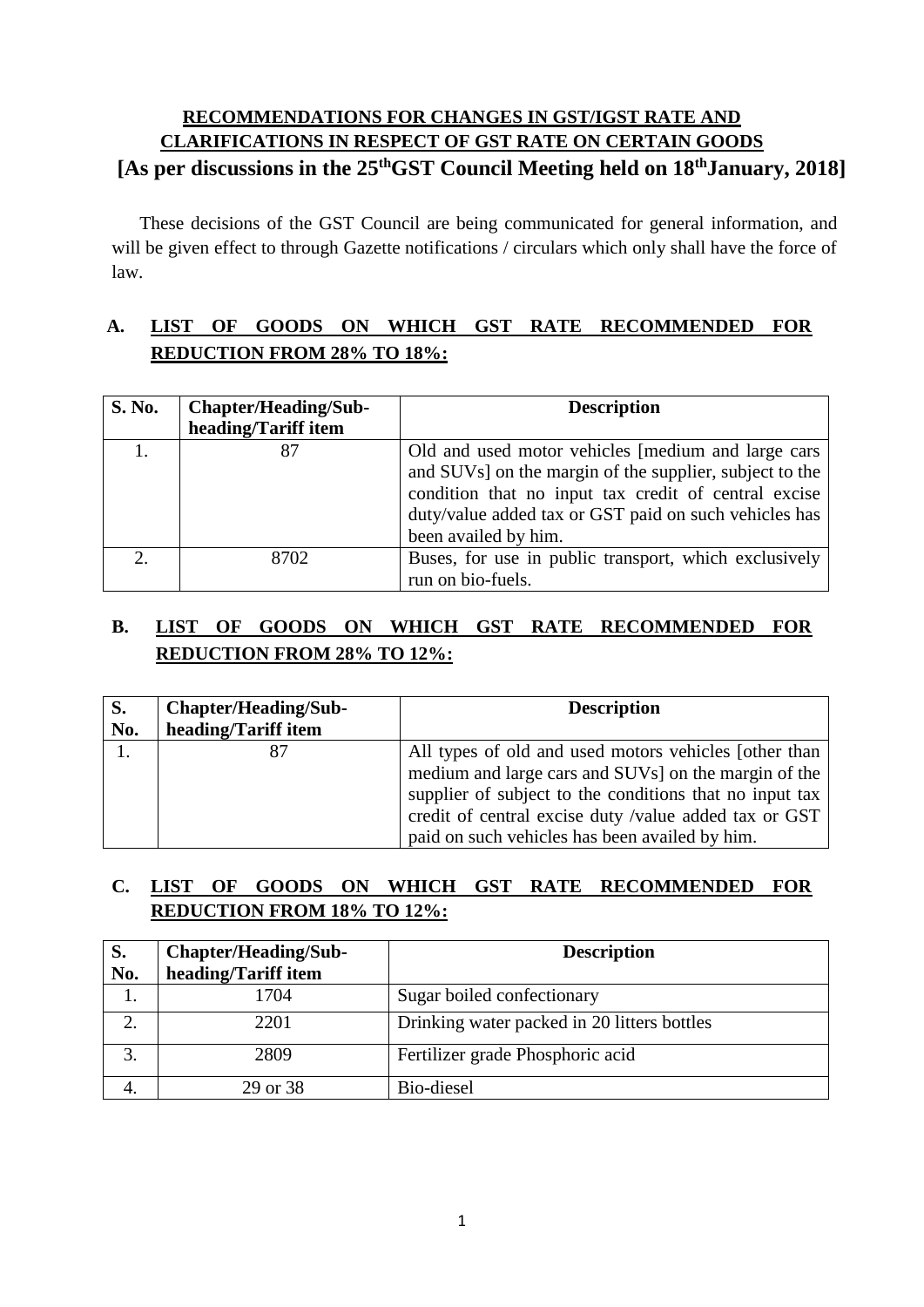| 5  | 38   | The following Bio-pesticides, -                       |                                            |  |
|----|------|-------------------------------------------------------|--------------------------------------------|--|
|    |      | S.<br>No.                                             | Name of the bio pesticide                  |  |
|    |      | 1                                                     | Bacillus thuringiensis var.<br>israelensis |  |
|    |      | $\overline{2}$                                        | Bacillus thuringiensis var.<br>kurstaki    |  |
|    |      | 3                                                     | Bacillus thuringiensis var.<br>galleriae   |  |
|    |      | $\overline{4}$                                        | Bacillus sphaericus                        |  |
|    |      | 5<br>Trichoderma viride                               |                                            |  |
|    |      | 6                                                     | Trichoderma harzianum                      |  |
|    |      | 7                                                     | Pseudomonas fluoresens                     |  |
|    |      | 8                                                     | Beauveriabassiana                          |  |
|    |      | 9<br>NPV of Helicoverpaarmigera                       |                                            |  |
|    |      | 10<br>NPV of Spodopteralitura                         |                                            |  |
|    |      | Neem based pesticides<br>11                           |                                            |  |
|    |      | 12                                                    | Cymbopogan                                 |  |
| 6. | 4418 | Bamboo wood building joinery                          |                                            |  |
| 7. | 8424 | Drip irrigation system including laterals, sprinklers |                                            |  |
| 8. | 8424 | <b>Mechanical Sprayer</b>                             |                                            |  |

# **D. LIST OF GOODS ON WHICH GST RATE RECOMMENDED FOR REDUCTION FROM 18% TO 5%:**

| S.  | <b>Chapter/Heading/Sub-</b> | <b>Description</b>                                                                                                                                                                                                                    |  |  |
|-----|-----------------------------|---------------------------------------------------------------------------------------------------------------------------------------------------------------------------------------------------------------------------------------|--|--|
| No. | heading/Tariff item         |                                                                                                                                                                                                                                       |  |  |
| 1.  | 13                          | <b>Tamarind Kernel Powder</b>                                                                                                                                                                                                         |  |  |
| 2.  | 1404/3305                   | Mehendi paste in cones                                                                                                                                                                                                                |  |  |
| 3.  | 2711                        | LPG supplied for supply to household domestic<br>consumers by private LPG distributors                                                                                                                                                |  |  |
| 4.  | 88 or any other chapter     | Scientific and technical instruments,<br>apparatus,<br>equipment, accessories, parts, components, spares,<br>tools, mock ups and modules, raw material and<br>consumables required for launch vehicles and satellites<br>and payloads |  |  |

# **E. LIST OF GOODS ON WHICH GST RATE RECOMMENDED FOR REDUCTION FROM 12% TO 5%:**

| <b>S.</b><br>No. | <b>Chapter/Heading/Sub-</b><br>heading/Tariff item | <b>Description</b>                                                                         |
|------------------|----------------------------------------------------|--------------------------------------------------------------------------------------------|
| . .              | 4601, 4602                                         | Articles of straw, of esparto or of other plaiting<br>materials; basketware and wickerwork |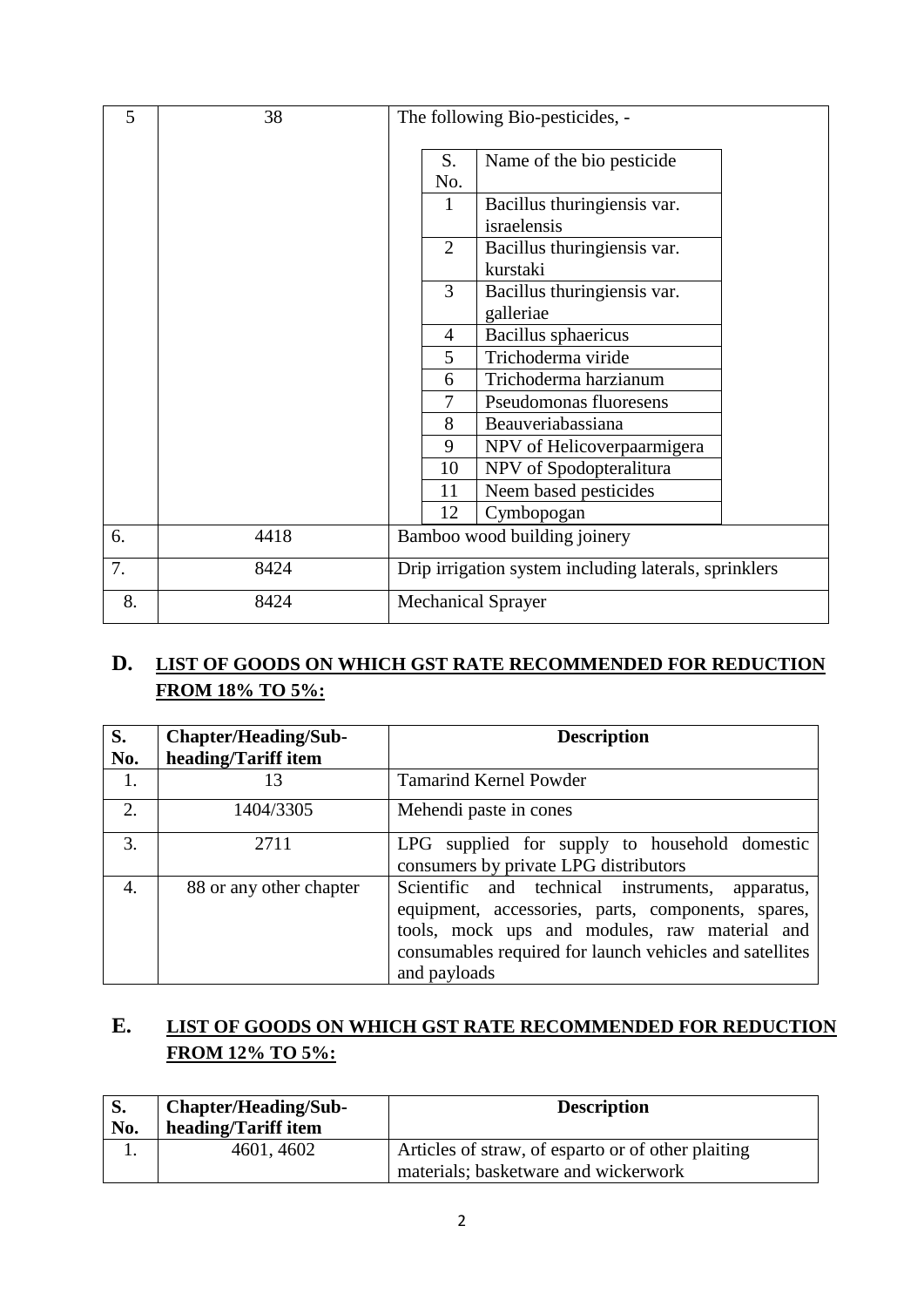#### **F**. **LIST OF GOODS ON WHICH GST RATE RECOMMENDED FOR INCREASE FROM 12% TO 18%:**

| D.<br>No. | <b>Chapter/Heading/Sub-</b><br>heading/Tariff item | <b>Description</b>    |
|-----------|----------------------------------------------------|-----------------------|
|           | 5601 22 00                                         | Cigarette filter rods |

#### **G. LIST OF GOODS ON WHICH GST RATE RECOMMENDED FOR REDUCTION FROM 12% TO 5% WITH NO REFUND OF UNUTILISED INPUT TAX CREDIT:**

| No. | Chapter/Heading/Sub-<br>heading/Tariff item | <b>Description</b> |
|-----|---------------------------------------------|--------------------|
|     | 5801 37 20                                  | Velvet fabric      |

#### **H. LIST OF GOODS ON WHICH GST RATE RECOMMENDED FOR REDUCTION FROM 3% TO 0.25%:**

| No. | Chapter/Heading/Sub-<br>heading/Tariff item | <b>Description</b>           |  |
|-----|---------------------------------------------|------------------------------|--|
|     | 7102                                        | Diamonds and precious stones |  |

#### **I. NIL GST RATE:**

- (i) Vibhuti
- (ii) Parts and accessories for manufacture of hearing aids.
- (iii) De-oiled rice bran

## **J. LIST OF GOODS ON WHICH GST RATE RECOMMENDED FOR INCREASE FROM NIL TO 5%:**

| No. | Chapter/Heading/Sub-<br>heading/Tariff item | <b>Description</b>                        |
|-----|---------------------------------------------|-------------------------------------------|
|     | 2302                                        | Rice bran (other than de-oiled rice bran) |

#### **K. CHANGES IN COMPENSATION CESS ON CERTAIN GOODS:**

| S.<br>N <sub>0</sub> | Chapter/<br>Heading/<br>Sub-<br>heading/<br><b>Tariff item</b> | <b>Description</b>                                                                                                              | <b>Present</b><br><b>Compens</b><br>ation Cess<br>Rate | <b>Compensation</b><br><b>Cess Rate</b><br>Recommended |
|----------------------|----------------------------------------------------------------|---------------------------------------------------------------------------------------------------------------------------------|--------------------------------------------------------|--------------------------------------------------------|
|                      | 8702                                                           | Motor vehicles [falling under heading<br>8702, as it was in excise regime] cleared<br>ambulances,<br>duly fitted with all<br>as | 15%                                                    | Nil                                                    |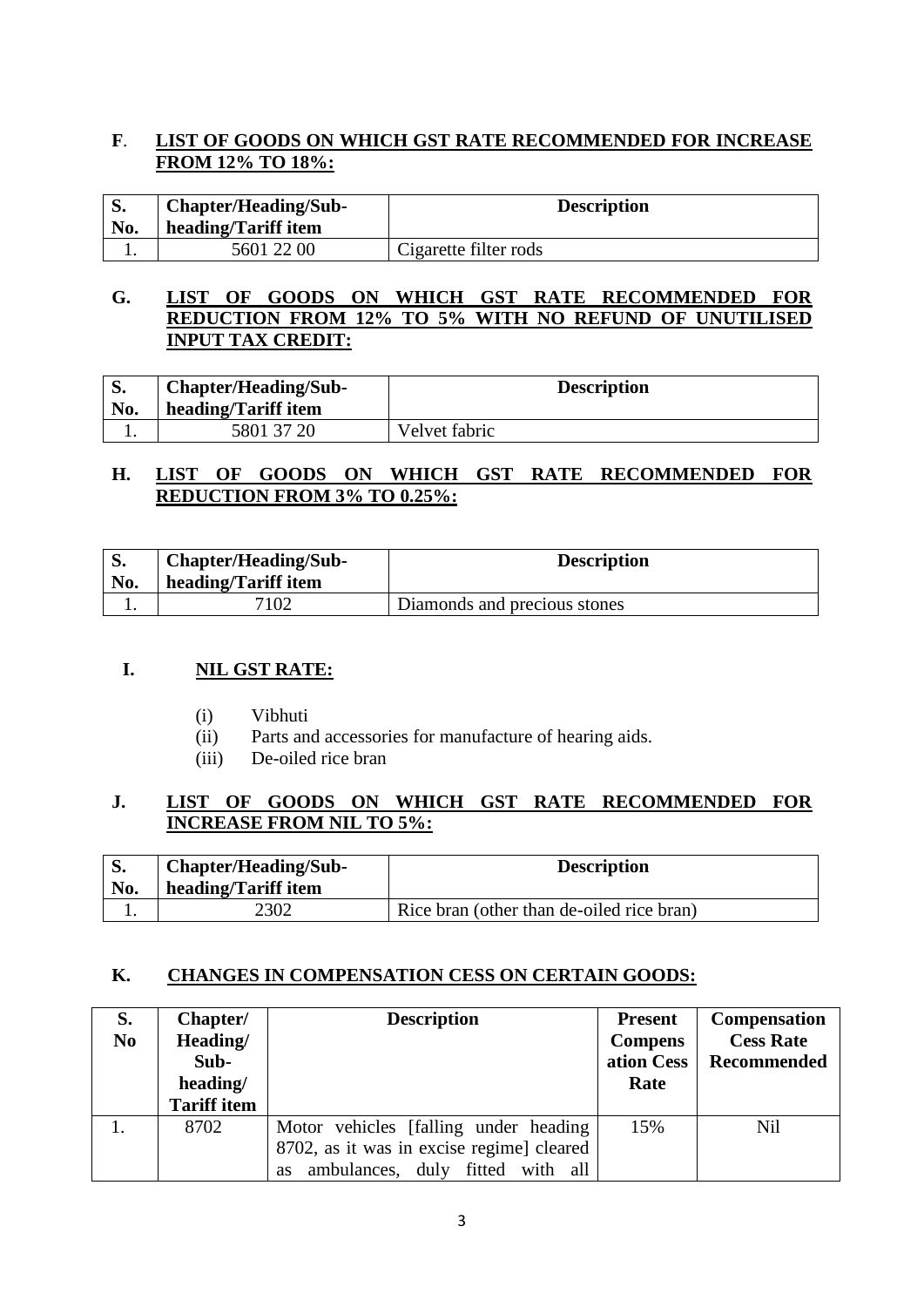|                |    | fitments, furniture and<br>accessories<br>necessary for an ambulance from the<br>factory manufacturing such vehicles.10-<br>13 seater buses and ambulances, subject<br>to specified conditions.                                                                                                        |                    |     |
|----------------|----|--------------------------------------------------------------------------------------------------------------------------------------------------------------------------------------------------------------------------------------------------------------------------------------------------------|--------------------|-----|
| $\mathfrak{D}$ | 87 | Old and used motor vehicles [medium<br>and large cars and SUVs], on the margin<br>of the supplier, subject to the condition<br>that no input tax credit of central excise<br>duty/value added tax or GST paid on<br>such vehicles has been availed by him.                                             | Applicable<br>rate | Nil |
| 3.             | 87 | All types of old and used motors vehicles<br>[other than medium and large cars and<br>SUV <sub>s</sub> ] on the margin of the supplier of<br>subject to the conditions that no input tax<br>credit of central excise duty /value added<br>tax or GST paid on such vehicles has<br>been availed by him. | Applicable<br>rate | Nil |

## **L. CHANGES IN IGST RATE RECOMMENDED ON CERTAIN GOODS:**

| S.<br>N <sub>0</sub> | Chapter/<br>Heading/<br>Sub-<br>heading/<br><b>Tariff item</b> | <b>Description</b>                                                                                                                                                                                                                                                | <b>Present</b><br><b>IGST</b><br>Rate | <b>IGST Rate</b><br>Recommended |
|----------------------|----------------------------------------------------------------|-------------------------------------------------------------------------------------------------------------------------------------------------------------------------------------------------------------------------------------------------------------------|---------------------------------------|---------------------------------|
|                      | 88or<br>any<br>other<br>chapter                                | Satellites and payloads and Scientific and<br>technical instruments, apparatus, equipment,<br>accessories, parts, components, spares, tools,<br>mock ups and modules, raw material and<br>consumables required for launch vehicles<br>and satellites and payloads | 18%                                   | 5%                              |

## **M. MODIFICATION IN DEFINITION/ CLARIFICATION IN RESPECT OF CHANGES IN GST/IGST RATES ON GOODS:**

| S.<br>N <sub>0</sub> | Chapter/<br>Heading/<br>Sub-<br>heading/<br><b>Tariff item</b> | <b>Description</b>                                       | <b>Present GST</b><br>Rate | <b>Modification/clarification</b><br>Recommended                                                                                                                                                                                                                       |
|----------------------|----------------------------------------------------------------|----------------------------------------------------------|----------------------------|------------------------------------------------------------------------------------------------------------------------------------------------------------------------------------------------------------------------------------------------------------------------|
|                      | 27                                                             | Poly Butylene Feed<br>Stock & Liquefied<br>Petroleum Gas | 18%                        | The GST to apply only on the net<br>quantity of Poly Butylene Feed<br>Stock or Liquefied Petroleum<br>retained<br>Gases<br>the<br>for<br>manufacture of Poly Iso Butylene<br>or Propylene or di-butyl para<br>cresol respectively, subject to<br>specified conditions. |